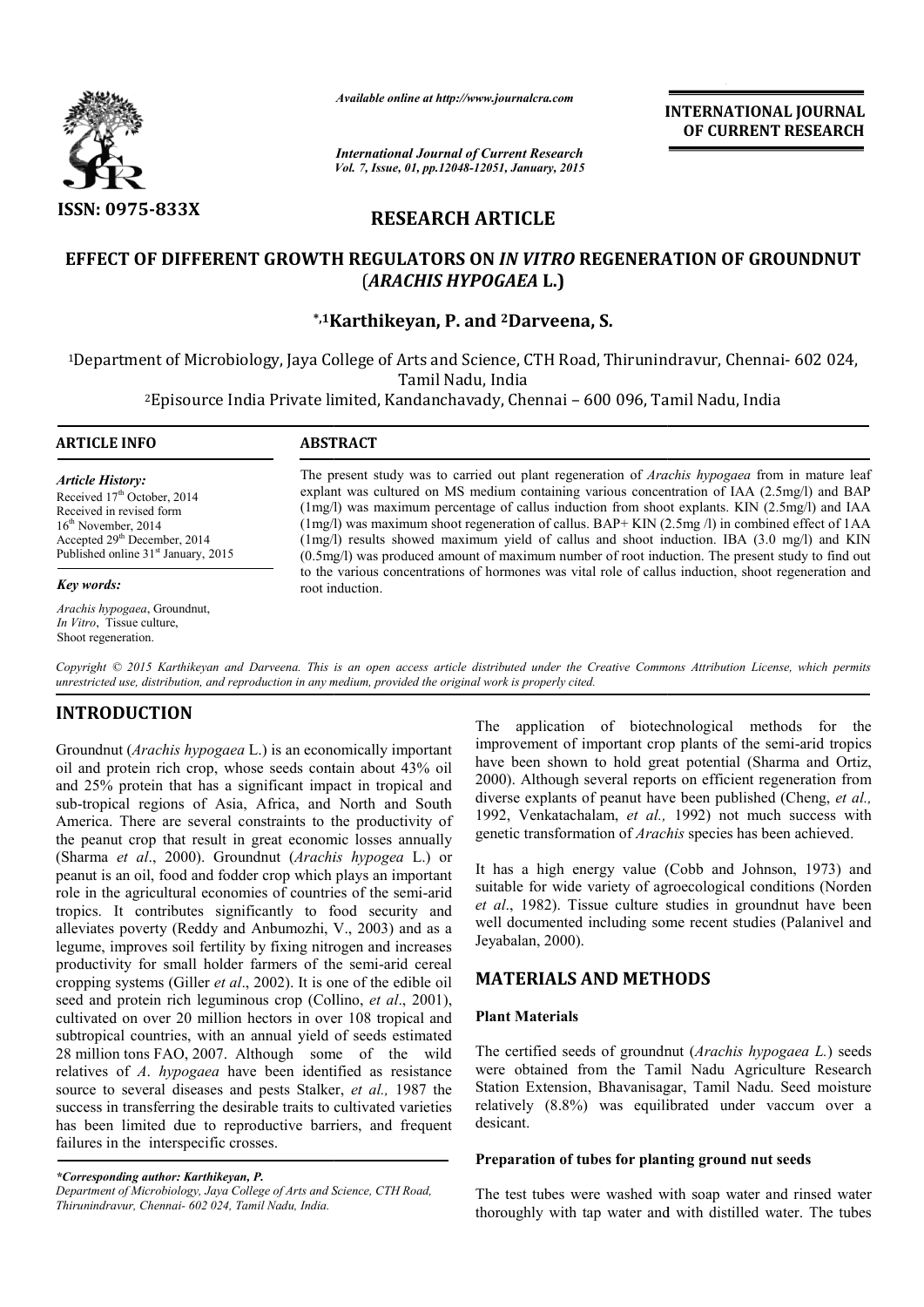were dried by placing them in a hot air oven at 60ºC, the MS basal medium (Murashige and Skoog, 1962) containing melted agar was poured into the test tubes at 10ml per tube. The tubes were plugged with non-absorbent cotton wrapped with one layer of gauze cloth. The test tubes were autoclaved at 121ºC for 15 minutes and stored for further investigation.

#### **Preparation of Ground nut seeds for planting**

Dry groundnut seeds were selected for the germination without any damage. The seeds were washed in tap water to remove impurities and contaminants. The seeds were imbibed for 16 hours for the removal of seed coat. After that, the following procedures were done in aseptic condition in laminar flow chamber. The seeds were placed in 5% teepol for10 min sand washed with sterile distilled water for 5 minutes. After it was placed in 70% ethanol for 3 minutes and rinsed with sterile distilled water for three times. Then the seeds were placed in 0.1% mercuric chloride for 10 minutes and rinsed with sterile distilled water for three times. Then the seeds were placed in 0.1% mercury chloride for 10 minutes and again rinsed with sterile distilled water for 3 to 5 times. The treated seeds were inoculated into the test tubes, which was contained MS medium. This process was carried out under aseptic conditions and the inoculated tubes were incubated for 48 h at 30ºC in the dark room.

#### **Preparation of Explants**

After germination the test tubes was removed and cotyledon from each germinated seeds was removed by excision nearby intercotyledonary region thereby producing a clear wound site adjacent to the immature leaf explants. All cultures were maintained at 25±2ºC under 16/8 light/dark conditions, provided by fluorescent lamps. Dried seeds for groundnut (*Arachis hypogaea*) gerotype morden were washed with tween  $80\%(V/V)$  for two minutes, followed by five minutes surface sterilization solution and rinsed five times in sterile distilled water. The seeds were placed in MS medium and seeds were germinated in darkness for 2 days and then exposed to light for 5 days at 30ºC. The 7 days old seedlings the cotyledons were removed and used as explants.

### **RESULTS AND DISCUSSION**

The present study to develop a plant through *in vitro* techniques on plant regeneration of *Arachis hypogaea*. The immature leaf of *Arachis hypogaea* was cultured on MS medium containing various concentrations of auxin and combination with (IAA, IBA, 2, 4-D and BAP (0.5-3.0 mg/l). After 7 days best callusing was initiated from Explants cultured on MS medium supplemented with IAA (2.5mg/l) and BAP (1mg/l) was maximum percentage of callus induction for 36.0±3.1. IBA (2.5 mg/l) in combined effect of BAP (1mg/l) was maximum number of callus induction for  $32.1 \pm 0.9$  from shoots explants. 2, 4-D (2.5 mg/l) in Combined effect of BAP (1mg/l) was effective for maximum of callus induction for  $31.0 \pm 1.7$  (Table 1 & Fig 1). BAP (2.5 mg/l) in combined effect of IAA (1mg/l) was lowest frequency of shoot regeneration from callus for 19.1  $\pm$ 3.1. KIN (2.5mg/l) and IAA (1mg/l) was maximum shoot regeneration of callus for  $24.1 \pm 2.0$  (Table 2 & Fig 2).

**Table 1. Effect of different concentration of hormone (IAA, IBA ,2,4- D and BAP ) on callus induction from shoot tip explants of** *Arachis hypogaea*

| $MS$ medium + Hormone concentration (mg/l) |            | Percentage of callus<br>induction |
|--------------------------------------------|------------|-----------------------------------|
|                                            |            |                                   |
| IAA                                        | BAP        |                                   |
| 0.5                                        | 1.0        | $10.6 \pm 2.5$                    |
| 1.0                                        | 1.0        | $16.1 \pm 1.0$                    |
| 1.5                                        | 1.0        | $18.2 \pm 1.9$                    |
| 2.0                                        | 1.0        | $27.0 \pm 1.6$                    |
| 2.5                                        | 1.0        | $36.0 \pm 3.1$                    |
| IBA                                        | <b>BAP</b> |                                   |
| 0.5                                        | 1.0        |                                   |
| 1.0                                        | 1.0        | $16.1 \pm 1.0$                    |
| 1.5                                        | 1.0        | $22.0 \pm 1.2$                    |
| 2.0                                        | 1.0        | $32.1 \pm 0.1$                    |
| 2.5                                        | 1.0        | $32.1 \pm 0.9$                    |
| $2,4-D$                                    | <b>BAP</b> |                                   |
| 0.5                                        | 1.0        | --                                |
| 1.0                                        | 1.0        | $12.1 \pm 0.9$                    |
| 1.5                                        | 1.0        | $14.1 \pm 3.6$                    |
| 2.0                                        | 1.0        | $23.1 \pm 2.5$                    |
| 2.5                                        | 1.0        | $31.0 \pm 1.7$                    |



**Fig. 1. IAA+BAP, IBA +BAP and 2,4- D +BAP on callus induction from shoot tip explants of** *Arachis hypogaea*

**Table 2. Effect of different concentration of (BPA, KIN and IAA) on shoot regeneration of callus induction of** *Arachis hypogaea*

| MS medium + Hormone concentration (mg/l)                                                     |                  | Percentage of<br>callus induction            |
|----------------------------------------------------------------------------------------------|------------------|----------------------------------------------|
| <b>BAP</b>                                                                                   | <b>IAA</b>       |                                              |
| 0.5                                                                                          | 1.0              |                                              |
| 1.0                                                                                          | 1.0              |                                              |
| 1.5                                                                                          | 1.0              | $6.9 \pm 0.2$                                |
| 2.0                                                                                          | 1.0              | $11.2 \pm 3.1$                               |
| 2.5                                                                                          | 1.0              | $19.1 \pm 3.1$                               |
| <b>KIN</b>                                                                                   | <b>IAA</b>       |                                              |
| 0.5                                                                                          | 1.0              |                                              |
| 1.0                                                                                          | 1.0              |                                              |
| 1.5                                                                                          | 1.0              | $17.0 \pm 0.6$                               |
| 2.0                                                                                          | 1.0              | $15.7 \pm 1.8$                               |
| 2.5                                                                                          | 1.0              | $24.1 \pm 2.0$                               |
| 35<br>30<br>25<br>20<br>15<br>10<br>5<br>$\mathbf 0$<br>$2.5+1.0$ (mg/l)<br>$2.5+1.0$ (mg/l) | $2.5+1.0$ (mg/l) | $BAP+1AA$<br>$KIN+IAA$<br><b>BAP,KIN+IAA</b> |

**Fig 2. BPA+IAA, KIN+IAA and BAP+KIN,IAA shoot induction of**  *Arachis hypogaea*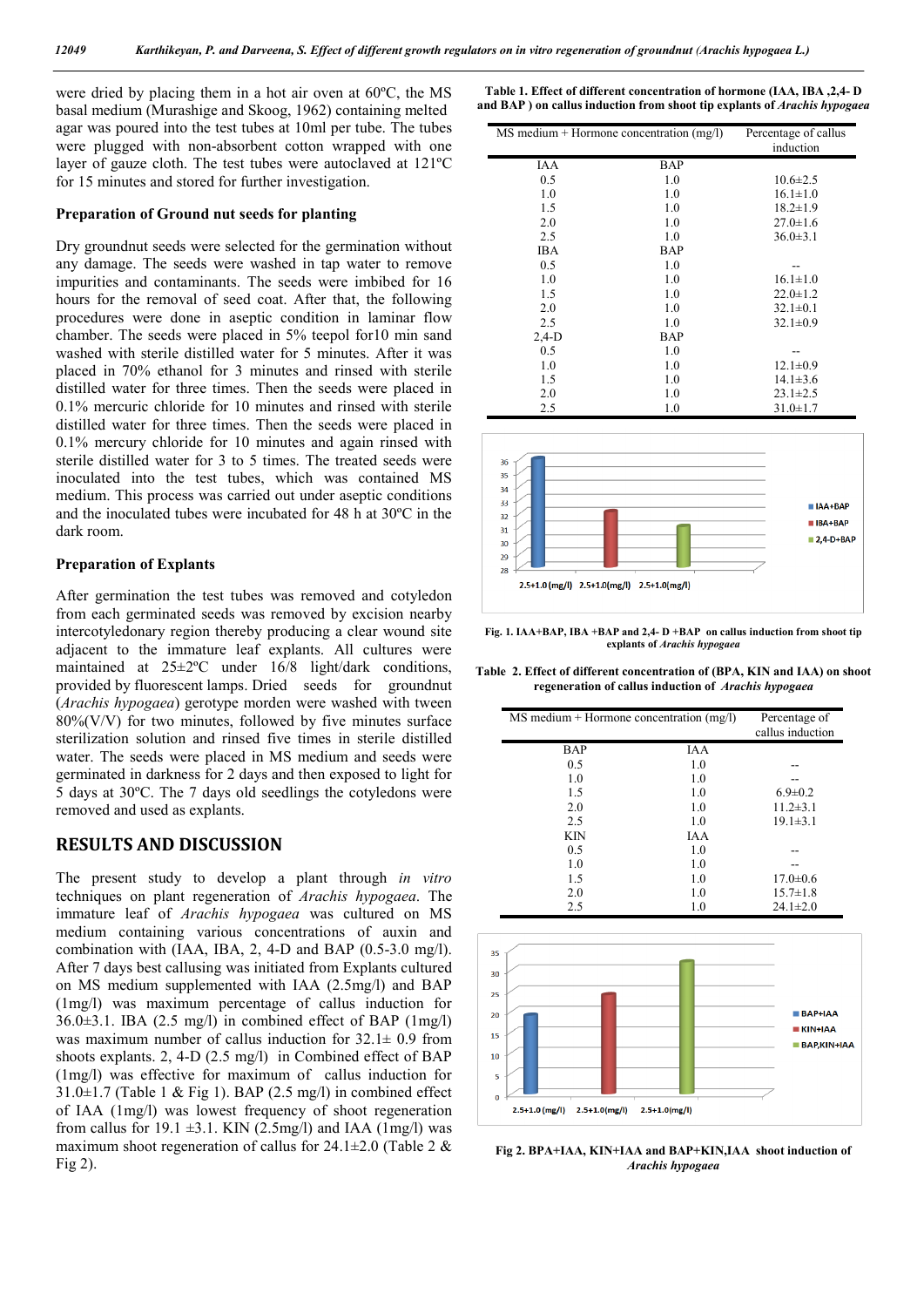Thus the combined effect of BAP+ KIN (2.5mg /l) and 1AA (1mg/l) results showed maximum yield of callus and shoot induction for  $32.1 \pm 1.7$  (Table 3 & Fig 3). Well elongated shoots was washed in sterile distilled water and cultured on root induction medium IAA (3.0 mg/l) and KIN 0.5 for 26.5  $\pm 2.5$ . IBA (3.0 mg/l) and KIN 0.5 (1mg/l) produced maximum number of roots for  $32.1 \pm 4.6$  (Table 4 & Fig 3). Similar results had already been reported in strawberry (Bhatt and Dhar, 2000). Also the result was in consistent with the findings of in papaya (Cononer and Litz, 1978), as well as in *Eucalyptus grandis* (Teixetra and Silva, 1990). New shoot development from nodel explants was observed within three weeks of culture and more shoots were found to develop during subcultures (Zaman *et al*., 2008).

**Table 3. Effect of BAP+KIN and IAA in multiple shoot induction of**  *Arachis hypogaea*

| $MS$ medium + Hormone concentration (mg/l) |            | Percentage of<br>callus induction |
|--------------------------------------------|------------|-----------------------------------|
| $BAP+KIN$                                  | <b>IAA</b> |                                   |
| 0.5                                        | 1.0        |                                   |
| 1.0                                        | 1.0        |                                   |
| 1.5                                        | 1.0        | $10.1 \pm 6.1$                    |
| 2.0                                        | 1.0        | $22.0 \pm 1.9$                    |
| 2.5                                        | - 0        | $32.1 \pm 1.7$                    |



**Fig 3. IAA+KIN and IBA+KIN root induction frequency of** *Arachis hypogae*

**Table 4. Effect of different concentration of IAA, IBA and KIN root induction frequency of** *Arachis hypogaea*

| $MS$ medium + Hormone concentration (mg/l) |         | Percentage of<br>callus induction |
|--------------------------------------------|---------|-----------------------------------|
| IAA                                        | Kinetin |                                   |
| 1.0                                        | 0.5     |                                   |
| 1.5                                        | 0.5     |                                   |
| 2.0                                        | 0.5     | $8.5 \pm 1.2$                     |
| 2.5                                        | 0.5     | $13.6 \pm 2.4$                    |
| 3.0                                        | 0.5     | $26.5 \pm 2.5$                    |
| <b>IBA</b>                                 | Kinetin |                                   |
| 1.0                                        | 0.5     |                                   |
| 1.5                                        | 0.5     |                                   |
| 2.0                                        | 0.5     | $10.5 \pm 1.3$                    |
| 2.5                                        | 0.5     | $16.1 \pm 3.6$                    |
| 3.0                                        | 0.5     | $32.1 \pm 4.6$                    |

*Arachis hypogea* L. under *in vitro* conditions. The regenerated shoot lets were rooted on MS (Murashige and Skoog) basal medium with different concentrations of IBA (Indol butyric acid) and IAA (Indol acetic acid). The highest response of rooting was achieved with IBA at  $0.05 + IAA$  at  $0.05$  mg.L<sup>-1</sup>. The maximum frequency of rooting and highest number of roots were produced on medium containing IBA 0.05 mg. $L^{-1}$ and IAA  $0.05$  mg.  $L^{-1}$  (Al-Joboury, 2012).

In seed germination, MS medium supplemented with concentration of 2, 4-D, (2 mg/l) with combination of different concentrations of KIN (0.2, 0.2,1 mg/l). The seed were responding concentrations of 2, 4-D (2 mg/l) and KIN (0.5 and 1 mg/l) (Kalpesh *et al*., 2012), *Solanum laciriatum* (Chandle *et al.,* 1982)*, Nicotiana tabaccum* (Rathore *et al*., 1985) reported in the same species different combination of IAA, IBA and 2, 4-D and KIN combination gives more response in seeds. Recent advances in plant cell and tissue culture technology have opened up many new avenues for basic genetic research on higher plants at the cellular level and provided powerful tools in the hands of plant breeders for generating, selected and propagation of novel and economically important plant varieties. Functional genomics and biotechnological related approaches would play more and more important roles in the future for improvement of grountnut protein content/quality, oil content/quality as well as abiotic/biotic stress tolerance plants.

### **REFERENCES**

- Al-Joboury, Kh. R. 2012. *In Vitro* Propagation of Groundnut (*Arachis hypogea* L*.*) *Journal for Pure and Applied Science*, 15-18.
- Bhatt, I. and Dhar, U. 2000. "Micropropagation of Indian wild strawberry". *Plant Cell, Tissue and Organ annum J. Culture,* 60 :83-88.
- Chandle, S.F., Dodds, J.H. and Henshaw, G. 1982. Factors affecting adventitious shoot for mention in *Solanum laciniatum* lit, callus cultures,  $5<sup>th</sup>$  meeting on plant tissue culture, 133-134.
- Cheng, M., Hsi, D.C.H., Phillips, G.C. 1992. In vitro regeneration of Valencia-type peanut (*Arachis hypogaea*  L.) from cultured petiolules, epicotyl sections and other seedling explants, *Peanut Sci.,* 19, 82–87.
- Cobb, W.Y and Johnson B.R. 1973. Peanuts: Culture and uses, Stillwater Ok (ed). Am. Peanut Res. Educ. Soc. p. 42.
- Collino, D., Dardanelli, L., Sereno, R. and Racca, W. 2001. Physiological responses of argentine peanut varieties to water stress. Light interception, radiation use efficiency and portioning assimilates. *Field Crops Res*., 70(3): 177- 184.
- Cononer, A. and Litz, R., 1978. "*In vitro* propagation of papaya". *Hort. Sci.,* 13: 241-242.
- FAO, 2007. Quarterly Bulletin of Statistics. FAO, 8(3).
- Giller, K., Cadish, G. and Palm, C., 2002. "The North-South divide! Organic wastes or resources for nutrient management" *Agrom.*, 22 :703- 709.
- Kalpesh, B.I., Tejas, P. and Jenabhai, B.C. 2012. Study of genetic transformation of medicinal plants, Withania somnifera(L.) Dunal by Agrobacterium tumefaciens (MTCC-431). *Asian Journal of Exep Biol Sci*., 3(3):536- 542.
- Murashige, T. and Skoog, F. 1962. A revised medium for rapid growth and bio-assays with tobacco tissue cultures. *Physiol. Plant,* 15(3): 473-497*.*